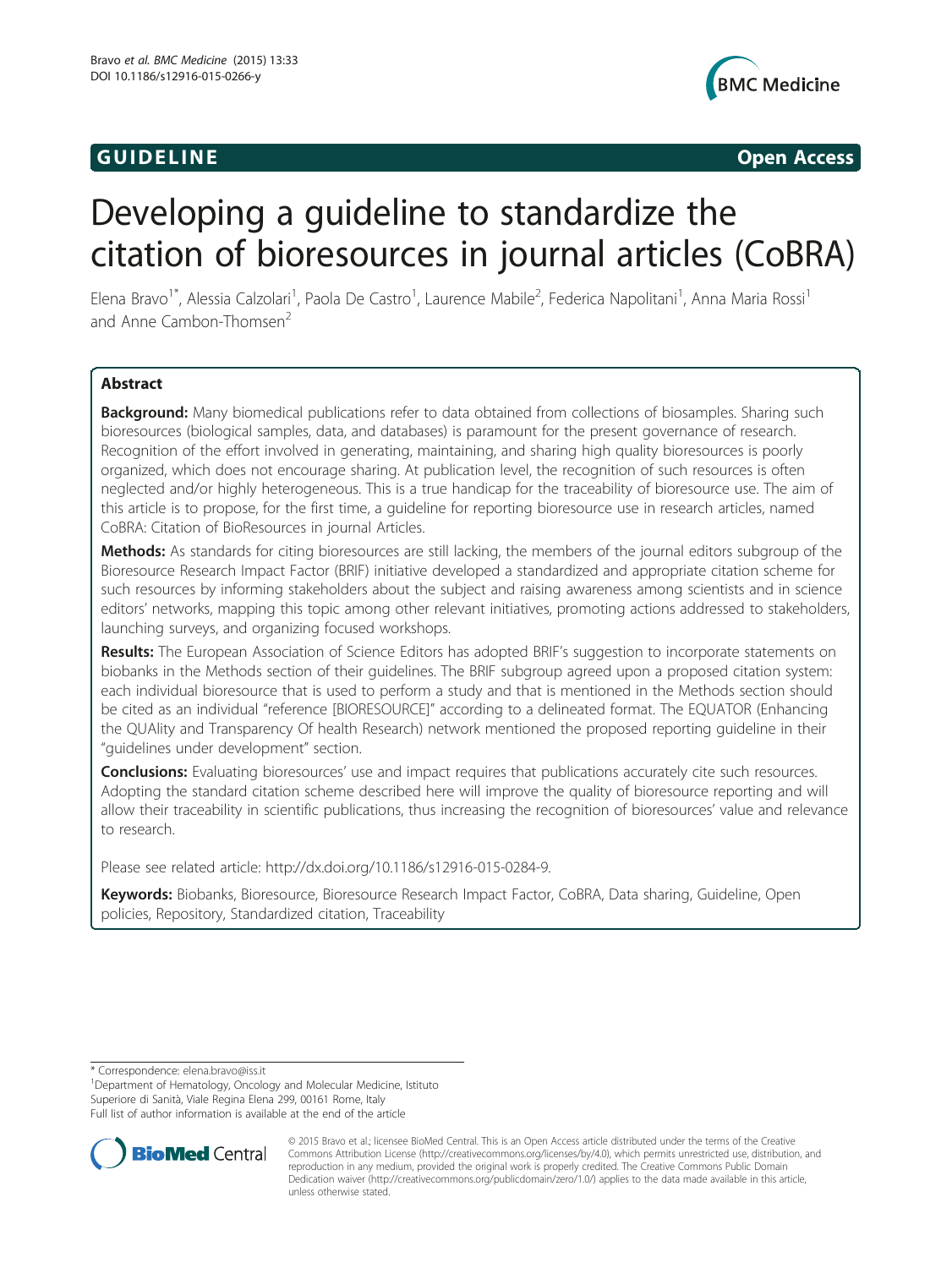#### Background

#### Sharing bioresources: needs and impediments

Bioresources are collections of data and/or samples that are scientifically built and systematically documented. These include physical resources like human biobanks with associated health information, databases, plant and animal repositories, registries, and bioinformatics tools. Although an increasing proportion of biomedical research relies on bioresources, these are seldom shared [[1\]](#page-10-0). In clinical research, for instance, nearly half of trials remain unpublished [\[2](#page-10-0)]. In some instances, data sharing may be prohibited to protect subject/patient/victim confidentiality, proprietary interests or national security, or for political reasons, but these are very specific cases. Most of the time, sharing does not occur because it entails a long and time-consuming process that is far from fully appreciated and which is hardly recognized by stakeholders.

Sharing bioresources does not simply involve providing access to other users. Good sharing requires specific work on metadata, on quality control for data and samples management, and on documentation. Sharing also requires regular bioresource updating and the development of a clear access policy. This work is not trivial. It is neither recognized and valued in the present academic world nor considered an important aspect in the processes of evaluation. This lack of recognition is a major obstacle to sharing. The more difficult, costly, time-consuming, and highly specialized the development of a useful bioresource is, the more researchers and institutions will expect recognition for their usefulness. If the scientific community does not value this work, it is unlikely to be performed adequately.

Sharing research outputs, data, and resources contributes to building reliable knowledge and generating innovation. This is now supported by funding agencies that foster data sharing, especially in health research [\[3\]](#page-10-0). The European Commission emphasizes that research data are as important as publications, and it has committed to openness in its present funding scheme, Horizon 2020 [[4](#page-10-0)]. A number of initiatives are being developed to encourage exploiting existing healthcare databases and exchanges in the medical world [[5\]](#page-10-0). Initiatives of interest include the Canadian Network for Observational Drug Effect Studies [\[6](#page-10-0)] and the initiative for Quality Assessment of Administrative Data [\[7](#page-10-0)] of the Institute for Clinical Evaluative Sciences. Some journals, including Annals of Internal Medicine [[8\]](#page-10-0), provide guidance on data sharing and a number of authors have published articles addressing the issue of sharing health data [[9,10\]](#page-10-0).

However, these kinds of initiatives mainly concern patient/trial data, and no standard exists regarding the use of bioresources in general [[1,11,12](#page-10-0)]. One potential solution, outlined in this article, is to develop a way to incentivize the biomedical community through harmonized citation and recognition processes.

#### Why do we need a standard for bioresource citation?

As explored in a previous article [\[1\]](#page-10-0), it is extremely difficult to identify the contribution of any specific bioresource to research published in scientific articles because bioresources are either cited in a confusing, heterogeneous, and unstandardized way, or they are not cited at all.

In most cases, due to the current modalities of citation, the use of a bioresource in a research article (summarized below) is not retrievable via PubMed or other bibliographic databases, which only index abstracts. This does not allow proper traceability and visibility of bioresources in scientific literature or in other (online) sources that would highlight their use and thus encourage bioresource sharing. For instance, an analysis published in 2011 showed that half of the papers published in biomarkers research contained no information about the biospecimens used [[13](#page-10-0)].

The points below summarize some of the negative effects of citation heterogeneity on the tracking of bioresource use, and the limitations generated by this situation. Adopting a citation standard would bring several advantages, which are also outlined.

#### Current modes of bioresource citation

- Bioresources may be acknowledged in various sections, including Materials and Methods, Acknowledgements, and References
- Bioresource acknowledgements or citations may be placed outside the main paper, or in online supplementary materials
- Citations may acknowledge different resource levels, for example, citation of the consortia or network, but not the individual bioresource
- Secondary use, such as the use of derivatives from the original bioresource (i.e., extracts from biospecimens)
- Typing errors or approximation of the bioresource name/identification; a multiplicity of names for a given bioresource; various names in different languages
- Acknowledgement of persons and authorship instead of the bioresource itself
- Absence of bioresource citation (negligence)
- Websites: reference to web sites that no longer exist, are not updated, or are not informative
- Absence of a Material Transfer Agreement or Data Transfer Agreement number and/or report information on the access(es)

Effects of variations in bioresource citations on tracking bioresource use

Full-text mining is required to trace bioresource use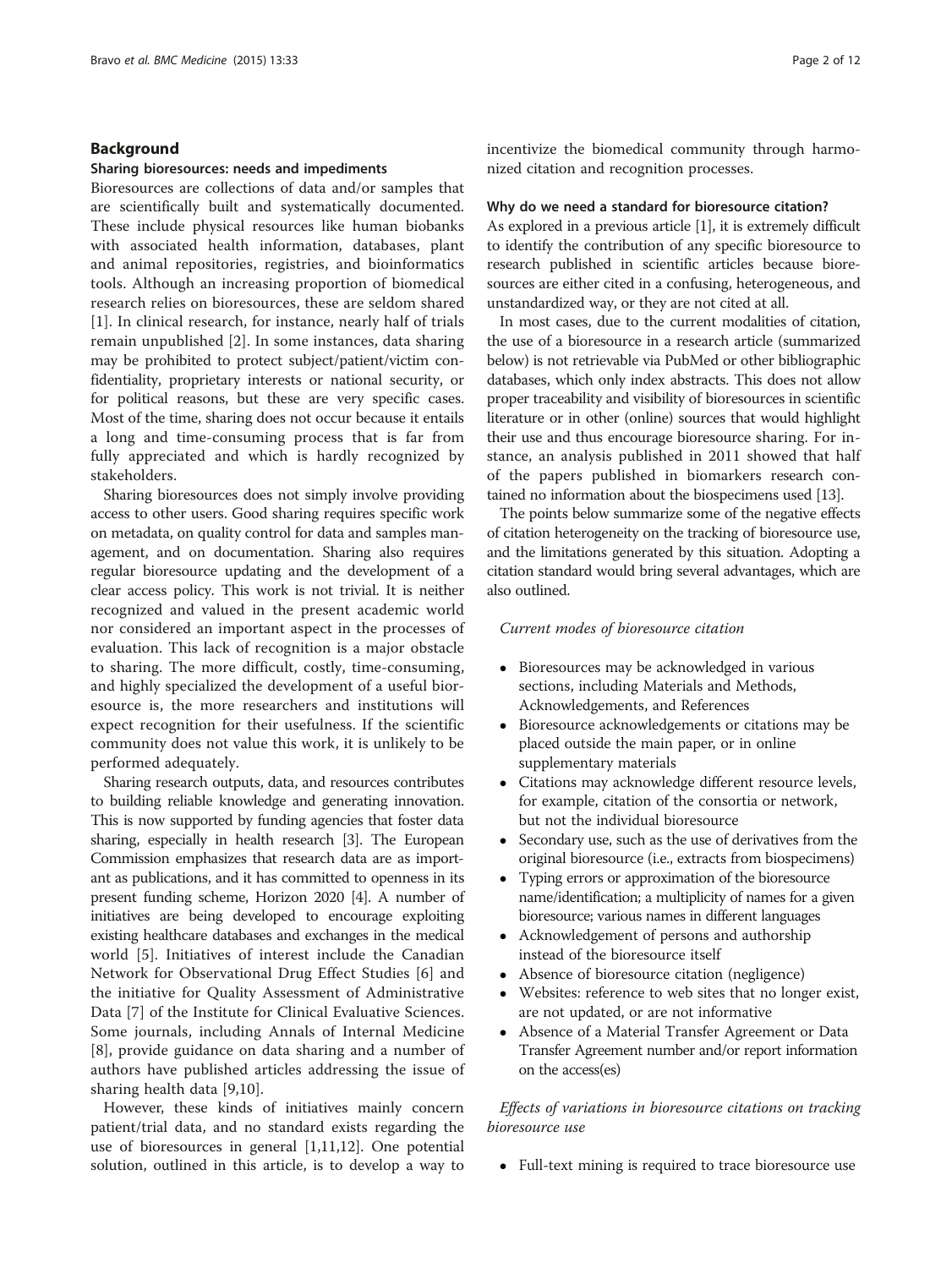• No traceability

- Difficult or impossible to recognize the use and contribution of individual bioresources
- Disregarded criteria for correct reporting
- At worst, no tracking is possible if there is no citation at all
- Misleading or incomplete information about bioresource use

#### Effect of the lack of standardized citations

- Bioresources are not indexed in PubMed or Web of Science
- Incomplete information of the bioresources used in research articles
- Lack of recognition and traceability
- Studies may be impossible to replicate by others
- No information on the number and type of biosamples, the amount of associated data, or the data exchanged between the biobank and the user
- Limited ability to develop accurate indicators of bioresource activity
- Limited ability to adopt suitable policy for stakeholders at any level
- Underestimation of the utility of bioresources

## Advantages of standardized citation

- The possibility to search literature for the use of a bioresource
- Available information about bioresource use
- Development of indexing tools in PubMed and Web of Science to track the use of bioresources
- Support for the development of metrics to assess bioresource impact
- Facilitation of stakeholders' work (e.g., policy, decision-making, assessment, etc.)
- Increased recognition of infrastructure and institutions involved in creating and maintaining a bioresource
- Improved specific knowledge of biospecimens and databases used in research articles
- Increased sharing of data and biological samples
- Improved trust of bioresource contributors including patients and donors

To track publications involving a bioresource, it is essential that researchers consistently acknowledge the use of the bioresource by placing unique and traceable information in all relevant publications in a defined section of the article. Ideally, this information should include an actionable digital identifier (ID) assigned to the bioresource. To date, such an ID is not available. In order to fulfil the requirements of the scholarly record, a bioresource ID should be persistent, globally unique, citable,

and easily retrievable through the Internet. There is major debate over which body or bodies should be responsible for assigning and managing bioresource IDs [\[11\]](#page-10-0).

The systematic and standardized citation of bioresources in journal articles is needed for the fair recognition of the impact of bioresources on health research, both in qualitative and quantitative terms. While textual resource citation follows clear editorial guidelines, citation rules for bioresources are yet to be defined. Most current initiatives address data sharing policies or technical aspects of sharing, such as interoperability, quality of data, and standards for data management, but not the recognition of the work required in data sharing and the traceability of such sharing [[1,14,15](#page-10-0)]. However, a recent initiative by publishers has begun to address this issue [\[16](#page-10-0)]. The Bioresource Research Impact Factor (BRIF) initiative has taken the lead on activities aimed toward standardizing the bioresource citation process, together with biomedical editors [[17,18\]](#page-10-0) and other scientific organizations involved in bioresource monitoring and sharing. This process of collaboration and its principal outcomes will be discussed in detail in the following paragraphs.

# The BRIF initiative

The BRIF initiative [\[19\]](#page-10-0) is an on-going international framework, the major features of which are summarized in Table [1.](#page-3-0) Five dedicated working subgroups deal with priority tasks: adapting ways of identifying bioresources, parameters to consider when calculating impact, standardized ways of citing bioresources in scientific literature, the embedding of BRIF in data sharing policies, and dissemination. The "BRIF and Journal Editors" subgroup first established connections with editors to standardize bioresource citation. The next phase is to implement BRIF, once it has been assessed, with a specific task being to assess proposals for amending available editorial guidelines. The subgroup gathers three editorial experts and two biomedical researchers involved in biobanking based at the National Institute of Health (Istituto Superiore di Sanità) in Italy, as well as the BRIF leader and manager, who are from a joint research unit between the French National Institute for Health and Medical Research (Inserm) and the University Toulouse III. All members of the workgroup are involved in coordinating the work carried out with journal editors and in leading the development of a guideline for bioresource citation in the scientific literature.

## Steps

#### Developing a guideline for bioresource citation (CoBRA)

The actions of the "BRIF and Journal editors" subgroup were divided into two phases. The first phase aimed at disseminating information about the BRIF initiative among the scientific community and attracting the attention of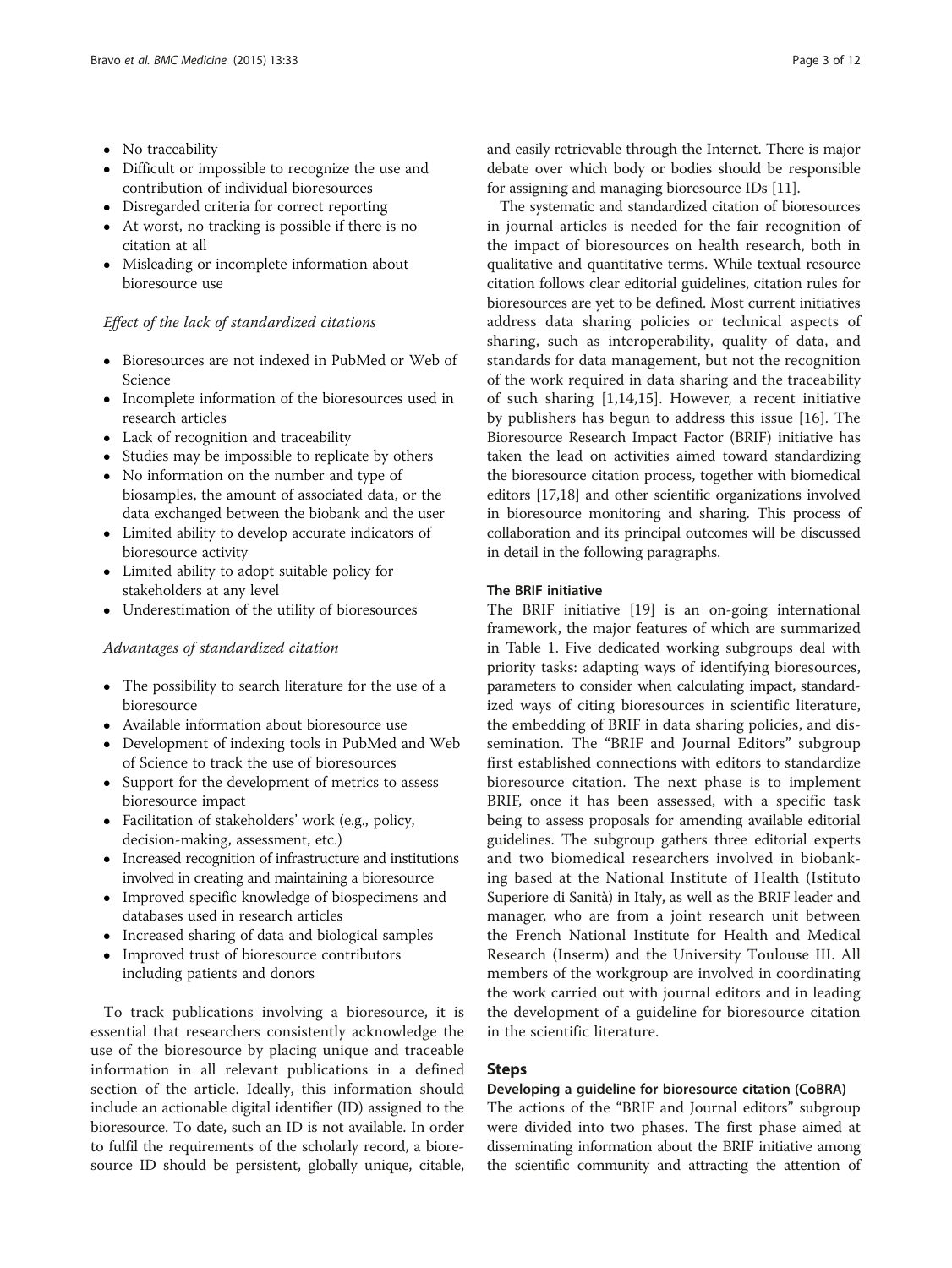#### <span id="page-3-0"></span>Table 1 The BRIF initiative [\[1,12](#page-10-0),[19](#page-10-0)]

| Organization and multidisciplinary competences |                                                                                                                                                                                                                                                                                                                                                                                                                                                                                                                                                                              |  |
|------------------------------------------------|------------------------------------------------------------------------------------------------------------------------------------------------------------------------------------------------------------------------------------------------------------------------------------------------------------------------------------------------------------------------------------------------------------------------------------------------------------------------------------------------------------------------------------------------------------------------------|--|
|                                                | The BRIF initiative is developing a framework to recognize and measure the use and impact of biological resources in health research. The BRIF<br>working group consists of 135 members from 22 countries, most of whom are either European (86) or North-American (31). A broad range of<br>experts are participating, including biobankers, clinicians, genomic/genetic scientists, epidemiologists, computer scientists, jurists, lawyers,<br>ethicists, experts in information, bibliometricists, and journal editors; they are represented in different BRIF subgroups. |  |
| General aims                                   | • Promoting the sharing of data and biological samples                                                                                                                                                                                                                                                                                                                                                                                                                                                                                                                       |  |
|                                                | • Recognizing the work (human resources/infrastructure) involved in setting up and maintaining a valid bioresource                                                                                                                                                                                                                                                                                                                                                                                                                                                           |  |
|                                                | • Providing more complete information on the bioresources used in research                                                                                                                                                                                                                                                                                                                                                                                                                                                                                                   |  |
| <b>Strategies</b>                              | • Standardizing the citation of bioresources in scientific articles in order to trace their use on the web                                                                                                                                                                                                                                                                                                                                                                                                                                                                   |  |
|                                                | • Creating a tool (BRIF indicator) to establish the frequency of a bioresource's use and evaluate its impact based<br>on quantitative metrics and on the use of a unique digital resource identifier (ID)                                                                                                                                                                                                                                                                                                                                                                    |  |
| <b>Working subgroups</b>                       |                                                                                                                                                                                                                                                                                                                                                                                                                                                                                                                                                                              |  |
| • BRIF and digital identifiers                 | Exploring and assessing existing and emerging technical solutions suitable for bioresource identification, as well<br>as addressing key related questions, including what to identify (biobank projects, sample collections, databases,<br>datasets, registries) and which body or bodies should be responsible for assigning bioresource IDs                                                                                                                                                                                                                                |  |
| • BRIF parameters                              | Identifying potential factors to take into account when calculating the BRIF indicator                                                                                                                                                                                                                                                                                                                                                                                                                                                                                       |  |
| • BRIF in sharing policies                     | Developing an appropriate set of recommendations (BRIF procedure) to consider in developing and implementing<br>bioresource access and sharing policies                                                                                                                                                                                                                                                                                                                                                                                                                      |  |
| • BRIF and Journal editors                     | Relating with scientific journal editors to standardize bioresource citation in journal articles and amending the<br>corresponding editorial quidelines                                                                                                                                                                                                                                                                                                                                                                                                                      |  |
| • BRIF dissemination                           | Communication and dissemination of information related to the BRIF initiative                                                                                                                                                                                                                                                                                                                                                                                                                                                                                                |  |
| Pilot projects                                 |                                                                                                                                                                                                                                                                                                                                                                                                                                                                                                                                                                              |  |
|                                                |                                                                                                                                                                                                                                                                                                                                                                                                                                                                                                                                                                              |  |

To support the adoption of bioresource citation standards, BRIF participates in two pilot projects:

• The creation of the open access journal Open Journal of Bioresources [\[20\]](#page-10-0), which publishes peer reviewed articles ('marker papers') that describe bioresources in detail according to a standardized template. The Digital Object Identifier of the marker paper can identify the bioresource and provide a way of automatically tracking the use of bioresources in academic literature

• Testing the use of a unique bioresource ID in the research community, attributed through the Public Population Project in Genomics and Society [[21\]](#page-10-0) in partnership with the European project BioSHaRE (Biobank Standardisation and Harmonisation for Research Excellence in the European Union) [\[22\]](#page-10-0).

science journal editors, thus creating or raising awareness about proper reporting and sharing of bioresources. The second phase focused on the practical development of a standard for the "Citation of BioResources in journal Articles" (CoBRA). The structure of the guideline was developed according to the general principles reported by Moher et al. [\[23\]](#page-10-0).

#### Disseminating information on BRIF to science editors

In 2012, the "BRIF and Journal editors" subgroup agreed to submit proposals to international associations, editorial committees, and other professional organizations, with the aim of attracting their attention on issues related to bioresources, creating awareness of the BRIF initiative, and eventually of amending editorial guidelines by including a reference to bioresources.

First, the subgroup contacted the International Committee of Medical Journal Editors (ICMJE), a group of general medical editors and representatives of related organizations who evaluate how to improve the quality of medical science and reporting by updating their recommendations [[24\]](#page-10-0). The aim of this action was to suggest amendments concerning standardized bioresource citations to be included in a revised version of the ICMJE Recommendations for the Conduct, Reporting, Editing, and Publication of Scholarly Work in Medical Journals (at that time named Uniform Requirements for Manuscripts Submitted to Biomedical Journals [[25](#page-10-0)]). The subgroup thoroughly analyzed the ICMJE recommendations and suggested specific amendments.

Second, the subgroup examined the Guidelines for Authors and Translators of Scientific Articles produced by the European Association of Science Editors (EASE), an internationally oriented community of individuals from diverse backgrounds, linguistic traditions, and professional experience who are interested in science communication and editing. EASE guidelines are well known by science editors not only in Europe but also globally, thanks to their translation into 22 languages [[26](#page-10-0)]. The subgroup identified specific sections where these guidelines might include standardized bioresource citations. During the 11th EASE General Assembly and Conference, "Editing in the Digital World," held in Tallinn in 2012 [\[27\]](#page-10-0), these proposed amendments were presented and discussed.

Third, the subgroup also approached the Committee on Publication Ethics (COPE), an important forum for editors and publishers of peer reviewed journals, which advises editors on handling cases of research and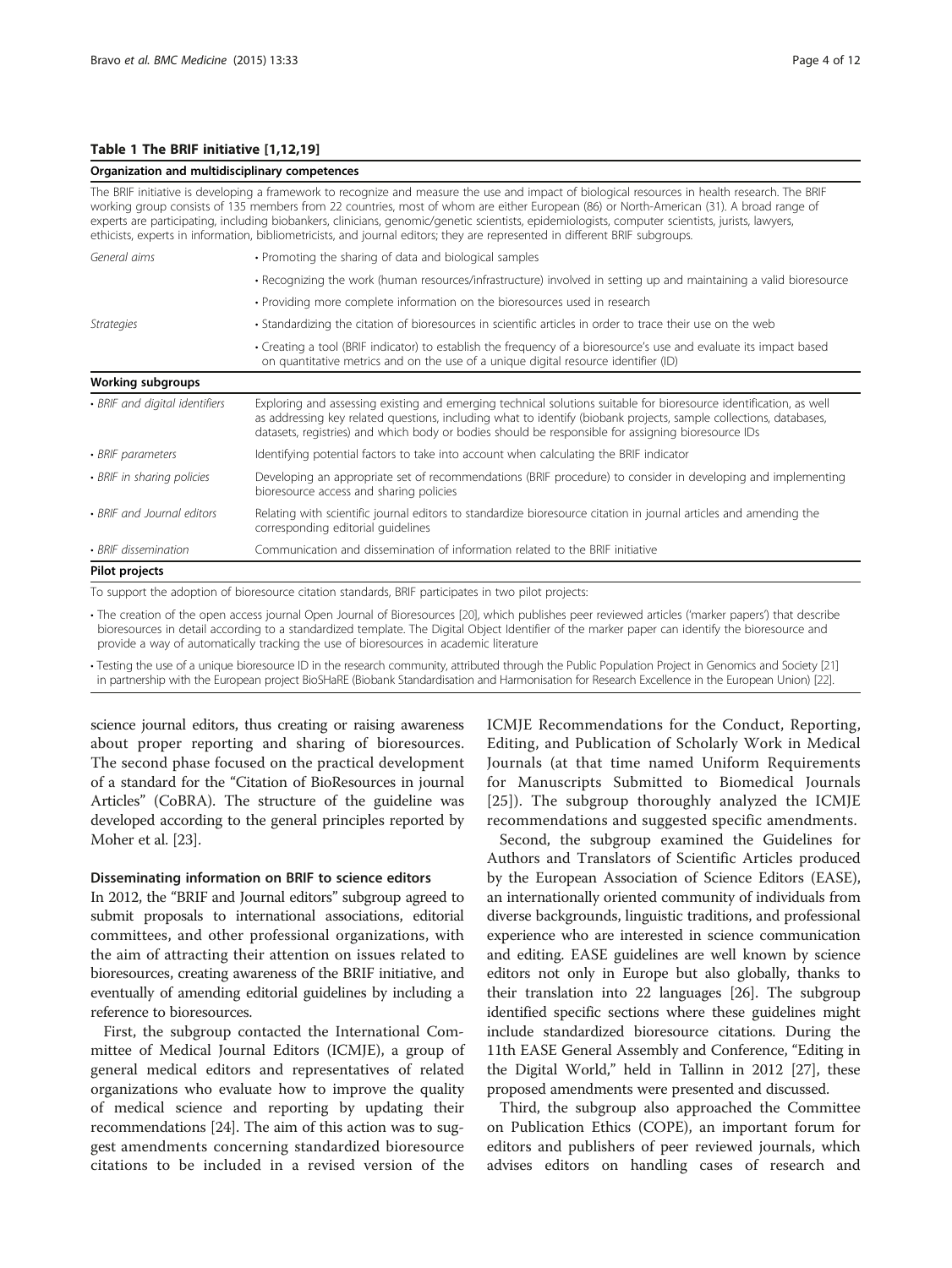publication misconduct. The subgroup encouraged COPE to consider the editorial and ethical problems concerning biobanks and bioresources in general.

Fourth, the subgroup contacted the Enhancing the QUAlity and Transparency Of health Research (EQUA-TOR) Network, which works to improve the reliability and value of medical research literature by promoting transparent and accurate reporting of research studies, in order to discuss how a standard for bioresource citation currently in development could be announced and reported on the EQUATOR website [[28\]](#page-10-0).

In pursuing these steps, the subgroup participated in a number of international meetings and events. The preliminary work of disseminating information on BRIF initiatives was achieved through a lecture at the 5th Belgrade International Open Access Conference in 2012 [[29](#page-10-0)] and a poster at the 11th EASE General Assembly and Conference, described above [[27](#page-10-0)]. Given the interest generated, the subgroup targeted other potentially interested key communities by participating in their international meetings and events. In the science editing community, this included:

- The Seventh International Congress on Peer Review and Biomedical Publication, 2013, Chicago, USA;
- The Eurosurveillance Editorial Board Meeting, 2013, Vilnius, Lithuania;
- The 12th EASE General Assembly and Conference, 2014, Split, Croatia;
- The 14th European Association for Health Information and Libraries Conference, 2014, Rome, Italy.

In addition, the subgroup presented the BRIF initiative in scientific conferences attended by scientists who work with large databases and/or collections, including:

- The European Human Genetics Conference, 2013, Paris, France;
- The Brocher Workshop Exploring Innovative Mechanisms to Build Trust in Human Health Research Biobanking, 2013, Geneva, Switzerland;
- The "HandsOn: Biobanks 2013" Conference, The Hague, Netherlands;
- The 28th European Immunogenetics and Histocompatibility Conference, 2014, Stockholm, Sweden;
- The 5th Biennial Meeting of the Human Variome Project, UNESCO, 2014, Paris, France;
- The "HandsOn: Biobanks 2014" Conference, Helsinki, Finland;
- The ESBB (European, Middle Eastern and African Society for Biopreservation and Biobanking) annual meeting, 2014, Leipzig, Germany.

Informal contacts and discussions occurred during these events, increasing the dissemination of information. The topic was always well received, and the subgroup was encouraged to continue.

#### Developing a guideline for bioresource citations

In 2013, based on the experiences above, the "BRIF and Journal editors" subgroup decided to further explore how clear bioresource citation guidelines could be established with the help of journal editors. A survey was presented to a sample of biomedical editors in order to identify key science editors who would be interested in the initiative and who would contribute to its advancement. In order to test the feasibility of the approach, the survey was addressed initially to 50 editors of journals, both open access and traditional subscription-based, that are indexed in the Web of Science and that have a range of impact factors. Subsequently, to diversify the sample, a second group of 40 editors were contacted, identified according to the same criteria. The survey response rates were 22% and 17.5% for the first and second groups, respectively.

The survey questions were as follows:

- Have you ever heard about the issues of bioresources evaluation and their standardized citations in biomedical journals?
- Do you think this is a topic of interest for the editorial policy of your journal?
- Would you agree to address this issue in the Instructions to Authors?
- A meeting will be held in Rome (June 21, 2013) to discuss about this matter. Would you like to receive more information?
- Would you consider participating in this meeting?

Interested editors identified by the survey were invited to participate in a workshop organized in Rome, Italy, in June 2013.

At the Rome meeting [[30\]](#page-10-0), participants were split into two working groups selected to balance individual competences and to facilitate individual contributions to the debate. Participants were asked to discuss proposals including the following as potential recommendations to authors in journal guidelines:

- A unique identifier for each biobank or bioresource – that could be used as a form of citation;
- A dedicated "bioresource section or field," analogous to the existing "author section" or "author field" that authors are required to complete during the article submission process, which would require authors to include specific metadata characterizing the bioresource used and thereby allowing its easy tracing;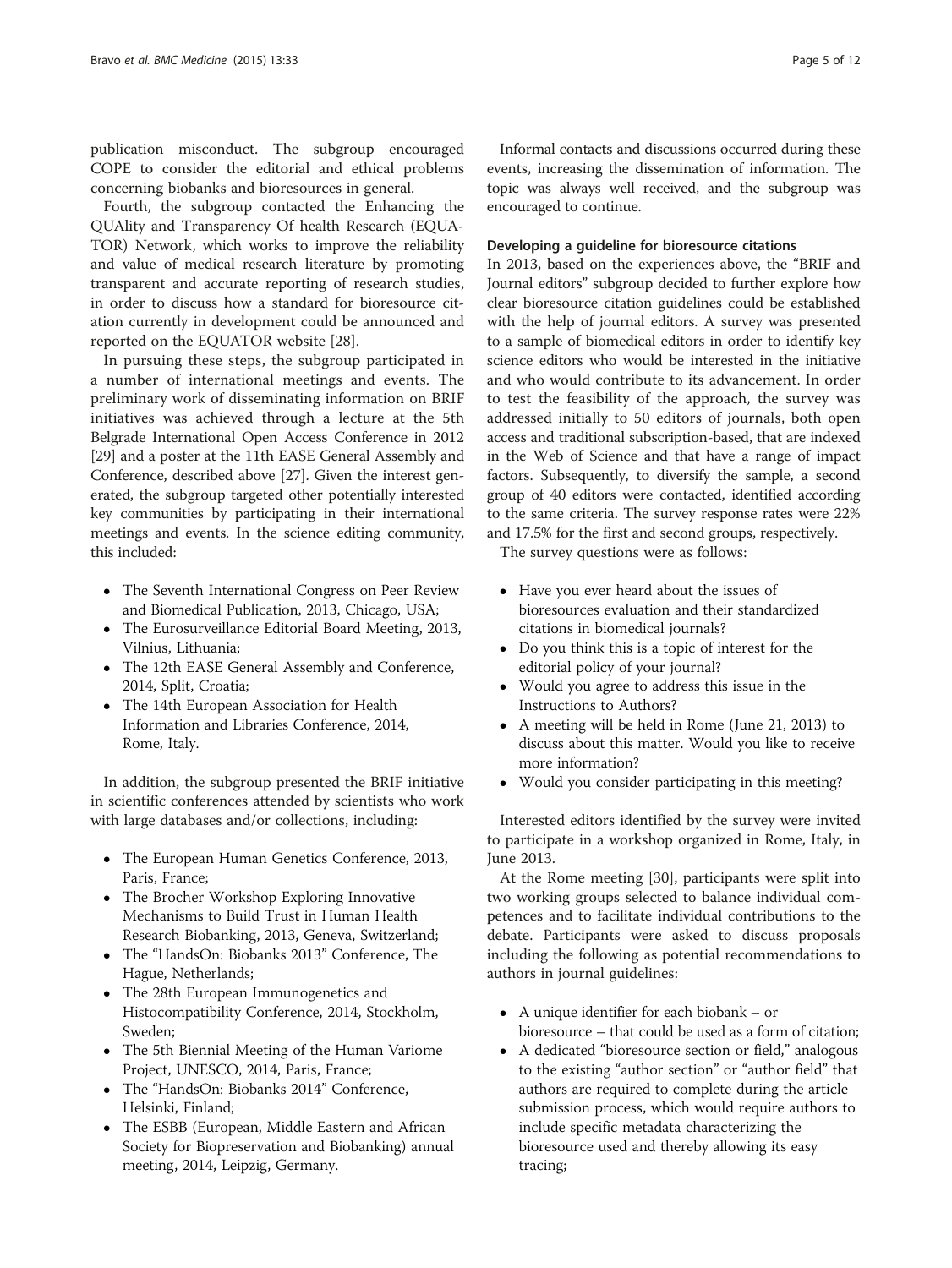• The use of specific required phrases to acknowledge bioresource(s).

## Results

## Engaging the science editing network

EASE agreed to incorporate statements on biobanks in the "Methods" section of the EASE Guidelines published in 22 languages [\[26](#page-10-0)]. The answers from ICMJE and from COPE oriented the "BRIF and Journal editors" subgroup action toward EQUATOR. According to EQUATOR's positive evaluation of a standard for reporting bioresource use, the subgroup decided first to develop the standard before contacting other key organizations such as the World Association of Medical Editors, the Council of Science Editors, and the Board of Editors in Life Sciences.

#### Developing a standard for bioresource citation

The discussion at the 2013 BRIF workshop in Rome focused the subgroup on a new and practical approach to the issue of bioresource citation. In this sense, the meeting was a turning point. Initially, the main objective of the meeting was to develop a consensus recommendation for standardized bioresource citation. Three leading proposals for bioresource citations in journal articles were presented to the two workshop groups, as discussed above:

- 1. The use of a unique ID for bioresources;
- 2. The possibility of a "bioresource field" as editorial metadata;
- 3. The use of specific acknowledgement sentences.

A subsequent general discussion combined and harmonized the final remarks elaborated by the two groups. The discussion was very lively, several issues were examined, and new proposals were suggested.

The editors shared their points of view about integrating new editorial elements regarding bioresources and stressed how difficult it is to satisfy each stakeholder in journal articles, including authors, readers, resource providers, and editors. They agreed that bioresources should be cited in a standardized/harmonized way, favoring the easiest implementation routes such as using editorial processes familiar to the scientific community and preexisting solutions that are easy to adapt to the specific case of bioresources.

Regarding the three proposals under discussion, the participating editors agreed that:

- Identifying bioresources using an ID rather than the name of the bioresource would be better to avoid confusion, but that such an ID is not yet generally available;
- A "bioresource field" or a specific section is not an appropriate solution, because it would be too

complicated and not of sufficiently broad use to warrant its creation;

- Referring to bioresources in the Methods section seemed the most appropriate solution, provided that the reference corresponds to a cited reference (see below);
- Specific sentences in the Acknowledgement section in journal articles did not seem useful, considering the necessity of traceability and easy retrieval.

The work and discussion among the editors and the scientists created a new paradigm that takes into account standardization and traceability by adopting the simplest solutions among currently existing options. The core idea is to cite each bioresource used in a research work as a reference. To identify the bioresource in the reference, an immediate solution would be to use an ID such as a Digital Object Identifier (DOI) corresponding to the publication that describes the bioresource in detail (marker paper), or the bioresource catalogue ID. Initiatives such as the Open Journal of Bioresources [[20](#page-10-0)] or the Biopreservation and Biobanking journal [[31](#page-10-0)] that provide bioresource descriptions were determined to be suitable tools for referring to bioresources, although not all bioresources are currently described in corresponding marker papers. The bioresource identifier could then be tracked through CrossRef [[32](#page-10-0)]. According to this proposal, the "Reference" section in the journal article is responsible for the actual task of bioresource citation. This proposal has the advantage of being familiar to researchers, editors, and publishers.

The editors attending this meeting also provided suggestions about where exactly to cite bioresources in journal articles and recommended that guidelines to authors should be revised accordingly. Given the lack of guidelines specifically related to bioresource citation, and following the suggestion of the ICMJE, the "BRIF Journal editors" subgroup approached the EQUATOR Network and submitted the guideline proposal for EQUATOR's "Reporting Guidelines under Development" section. The request was accepted and the project of a guideline was posted in October 2013 [[28](#page-10-0)].

The proposal for the specific reference scheme to report the use of bioresources was presented and discussed during the Seventh International Congress on Peer Review and Biomedical Publication in September 2013 [\[33](#page-10-0)]. This was an opportunity to discuss the issue with the biomedical journal editors, in particular with those involved in the reporting of clinical trials, following which began the elaboration of a specific guideline for standardized bioresource citation. Dissemination of such a proposal was treated as a continuous process aimed at collecting feedback from interested communities to develop the guideline adequately up until its endorsement. The resultant consensus, spanning many different scientific contexts, regarding the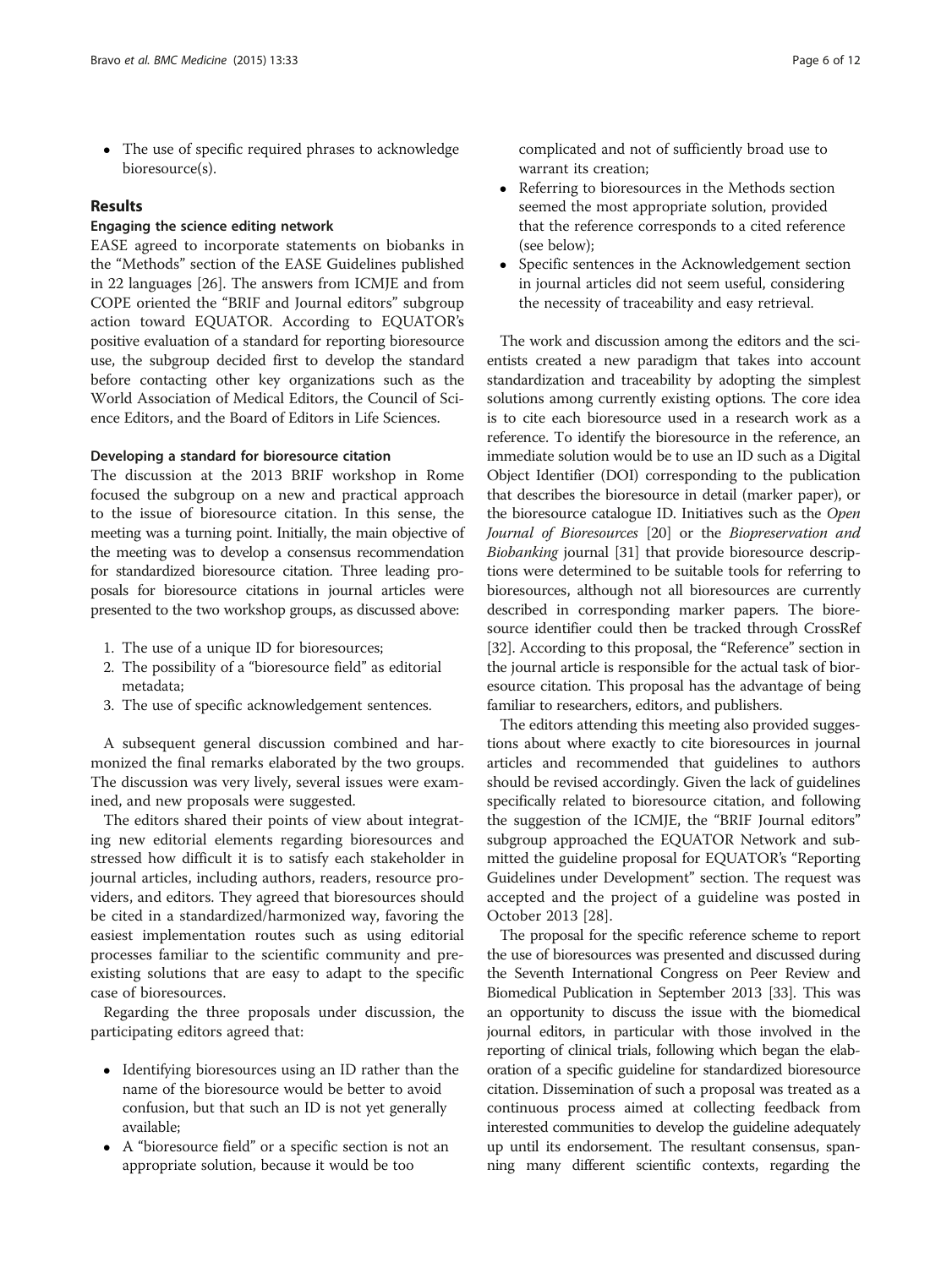information to be included in research studies that use bioresources persuaded the subgroup to propose a guideline on how this information should be reported in scientific papers.

# Guideline for the standardized citation of bioresources in journal articles (CoBRA)

Each bioresource cited in the Methods section of a research article must refer to an individual reference that follows a specific format as described below. The checklist for standardized bioresource citation is reported in Table [2](#page-7-0) with further explanation.

Examples of the different cases for bioresource citation are given in Box 1.

Bioresources may be cited in a scientific article for two reasons:

- USE: The bioresource has been used as a source of samples and/or data to perform the study;
- NO-USE: It is necessary to cite a bioresource in the article, but the bioresource was not a source of materials for the study.

In both cases, the "citation" of the bioresource will be implemented following CoBRA indications, but the "use" of the bioresource in the reported study will be specified within the citation by adding "[BIORESOURCE]" at the end of the reference.

USE: Citing a used bioresource. The reference has the following format:

Identification (ID and/or DOI, Bioresource name, Acronym (if available); (if applicable) Organization (network partnership or membership); Number (No) of access(es)/Date of last access; [BIORESOURCE].

NO-USE: Citing a bioresource that was not used. The reference has the following format:

Identification (ID and/or DOI, Bioresource name, Acronym if available); (if applicable) Organization (network partnership or membership).

An example of these different uses is provided in Box 1, Example 5. If the bioresource used is a digital resource (for example, a database, dataset, or registry) only the last access should be reported. For the sections authorship, acknowledgements, and/or editorial policies, the authors should refer to the instructions for authors of the journal.

# Expected impact of the adoption of CoBRA guidelines

The driving principle of this work is that bioresources must be cited in a standardized and retrievable way in order to acknowledge their value and highlight their use in research achievements. The proposed guidelines were formulated with extensive stakeholder involvement and through a long process of consultation and dissemination, as described. These interactions raised awareness and

created consensus on the importance of standardized citations as a tool to measure the impact of bioresources on research production. The main advantages of the adoption of standardized citations are summarized in the Advantages of standardized citation section above.

The identification of bioresources through a unique digital ID should be preferred. However, due to the absence of governing bodies in charge of assigning and managing bioresource IDs, few bioresources currently have such an ID. This may soon change, at least in Europe. The principle of assigning a unique ID to biobanks has been adopted by the Biobanking and Biomolecular Resources Research Infrastructure (BBMRI), which was officially awarded the community legal framework for a European Research Infrastructure Consortium (ERIC) on the 3rd of December, 2013 [\[34](#page-10-0)]. The mission of BBMRI-ERIC [[35](#page-10-0)] is to facilitate access to and use of high quality human biological resources. Thus far, 12 European countries have already signed agreements to participate, and more countries are expected to join in 2015. An ERIC institution in biobanking provides relevant new perspectives because ERIC is an internationally recognized legal entity that has operational sites ("National Nodes") in multiple countries. ERIC institutions operate under unique legislation, and the long-term economic sustainability of the consortium is ensured by member states' annual fees [\[36\]](#page-11-0).

At present, an increasing number of bioresources publish a corresponding paper that describes the bioresource in detail. In the absence of a unique ID for the resource itself, the DOI corresponding to this descriptive publication may be used as identifier (see Box 1, Example 2).

Identification of a bioresource though a digital identifier (ID/DOI) instead of its name will improve web tracking because i) it allows the standardization of the bioresource tracking process and the use of automated systems, and ii) it enables bioresources to be tracked through CrossRef [\[32](#page-10-0)].

Bioresources may partner with networks or consortia and/or they may be members of organizations. Bioresources should mention such partnerships in scientific publications. The reference format proposed allows this (see Box 1, Examples 2 and 3).

BRIF's concept and the effort to standardize bioresource citation are in line with the multiple initiatives that support open access to research results. A proper bioresource citation system would foster a climate of trust and transparency among all parties involved in research biobanking, from patients to funding bodies and policymakers.

The European Commission policy encourages data sharing and reuse. This policy is at the basis of the recently constituted European BBMRI-ERIC [\[35](#page-10-0)], which is including several axes of the BRIF initiative in its work plan – a major step in BRIF implementation. It is necessary to implement systematic reward and recognition mechanisms for sharing data and materials. The sharing of, or reuse of stored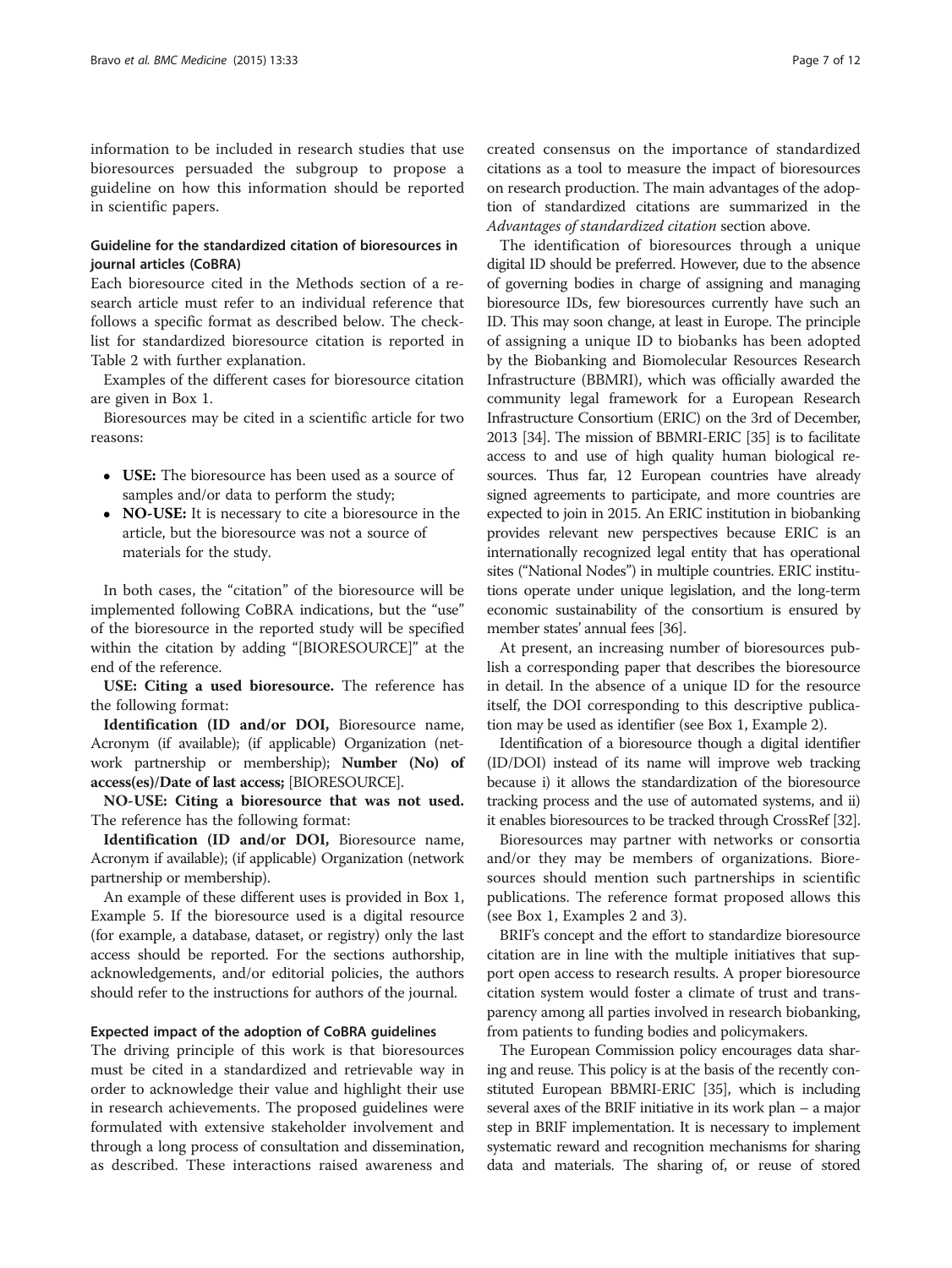| Article text section |                | Item # Guidance                                                                                                                                                                                                                                                                                              | <b>Additional information</b>                                                                                                                                                                                                                                                                         |
|----------------------|----------------|--------------------------------------------------------------------------------------------------------------------------------------------------------------------------------------------------------------------------------------------------------------------------------------------------------------|-------------------------------------------------------------------------------------------------------------------------------------------------------------------------------------------------------------------------------------------------------------------------------------------------------|
| Abstract             | $\mathbf{1}$   | Indicate whether the work has used one or more bioresources:<br>specify the number of bioresources if relevant                                                                                                                                                                                               | Adapt according to the number of words allowed                                                                                                                                                                                                                                                        |
| <b>Introduction</b>  | $\overline{2}$ | Indicate that the work has used one or more bioresources; specify the type                                                                                                                                                                                                                                   | The types of bioresources include: data, samples and data, database, registry                                                                                                                                                                                                                         |
| <b>Methods</b><br>3  |                | Report each individual bioresource used to perform the study:                                                                                                                                                                                                                                                | The format of the reference is detailed in item 6 in the section "References"                                                                                                                                                                                                                         |
|                      |                | By their name and other ID, if extant                                                                                                                                                                                                                                                                        | The bioresource name should be the original name as reported in                                                                                                                                                                                                                                       |
|                      |                | By a single bibliographic reference                                                                                                                                                                                                                                                                          | Official documents such as Material Transfer Agreement (MTA) and Data<br>Transfer Agreement (DTA); the name should be reported in the original<br>language without translation                                                                                                                        |
|                      |                |                                                                                                                                                                                                                                                                                                              | Specify any relevant characteristics of the bioresource, such as sample<br>number and type of biospecimens, if this information is not available<br>from the bioresource reference                                                                                                                    |
|                      |                |                                                                                                                                                                                                                                                                                                              | Number of accesses can be also reported here, for instance, as the<br>MTA/DTA registration number associated with each access; if the dates<br>of actual bioresource availability for the user (e.g., reception of samples)<br>are distant from those in the MTA signature, this can be reported here |
| <b>Results</b>       | 4              |                                                                                                                                                                                                                                                                                                              | Indicate the relevance of the bioresource(s) used for the study (Optional)                                                                                                                                                                                                                            |
| <b>Discussion</b>    | 5              |                                                                                                                                                                                                                                                                                                              | Standard rules should apply                                                                                                                                                                                                                                                                           |
| Reference            | 6              | Cite each bioresource as a reference as follows:                                                                                                                                                                                                                                                             | Fach citation includes three fields: Identification/Institution/Access                                                                                                                                                                                                                                |
|                      |                | ID/Bioresource Name (acronym if available)/organization or network partnership,<br>membership (optional)/Number of access(es), Date of last access; [BIORESOURCE]<br>Specifications for ID: Unique ID can be DOI, catalogue number, or the name only<br>If the only ID is the name then add Town and Country | The "use" of the bioresource is distinguished within the citation by adding<br>"[BIORESOURCE]" at the end of the reference                                                                                                                                                                            |
|                      |                |                                                                                                                                                                                                                                                                                                              | <b>ID:</b> citing the ID, rather than, or in addition to, the name is essential in<br>order to avoid any confusion and facilitate retrieval (see Box 1, Example 1)                                                                                                                                    |
|                      |                |                                                                                                                                                                                                                                                                                                              | <b>DOI:</b> if the detailed description of the bioresource is available in a<br>marker paper, it should be cited here, this being one way of<br>providing a DOI (see Box 1, Example 2)                                                                                                                |
|                      |                |                                                                                                                                                                                                                                                                                                              | <b>Name:</b> the name should be the original name as reported in official<br>documents such as MTA and DTA. The name should be reported in<br>the original language of the residence country without translation                                                                                      |
|                      |                |                                                                                                                                                                                                                                                                                                              | <b>Place of residence</b> (town) and country should be translated in the<br>article language (See Box 1, Example 3)                                                                                                                                                                                   |
|                      |                |                                                                                                                                                                                                                                                                                                              | Acronym: when available, stable and consolidated, it is recommended<br>to add the acronym to the reference (See Box 1, Example 3)                                                                                                                                                                     |
|                      |                |                                                                                                                                                                                                                                                                                                              | If the bioresource requires mentioning <b>membership or partnership</b> in<br>consortia, networks or organizations, a dedicated field should be included<br>(see Box 1, Examples 1 to 3)                                                                                                              |
|                      |                |                                                                                                                                                                                                                                                                                                              | When the bioresource is a physical resource such as a biobank or collection,<br>the number of accesses should be specified, in addition to the date of last access.<br>These data will generally correspond to the data signature of the MTA/DTA                                                      |
|                      |                |                                                                                                                                                                                                                                                                                                              | When the bioresource is a digital resource such as a database, dataset,<br>or registry, only the last access should be reported (see Box 1, Example 5)                                                                                                                                                |
|                      |                |                                                                                                                                                                                                                                                                                                              |                                                                                                                                                                                                                                                                                                       |

# <span id="page-7-0"></span>Table 2 CoBRA checklist for the citation of bioresources used\* in scientific journal articles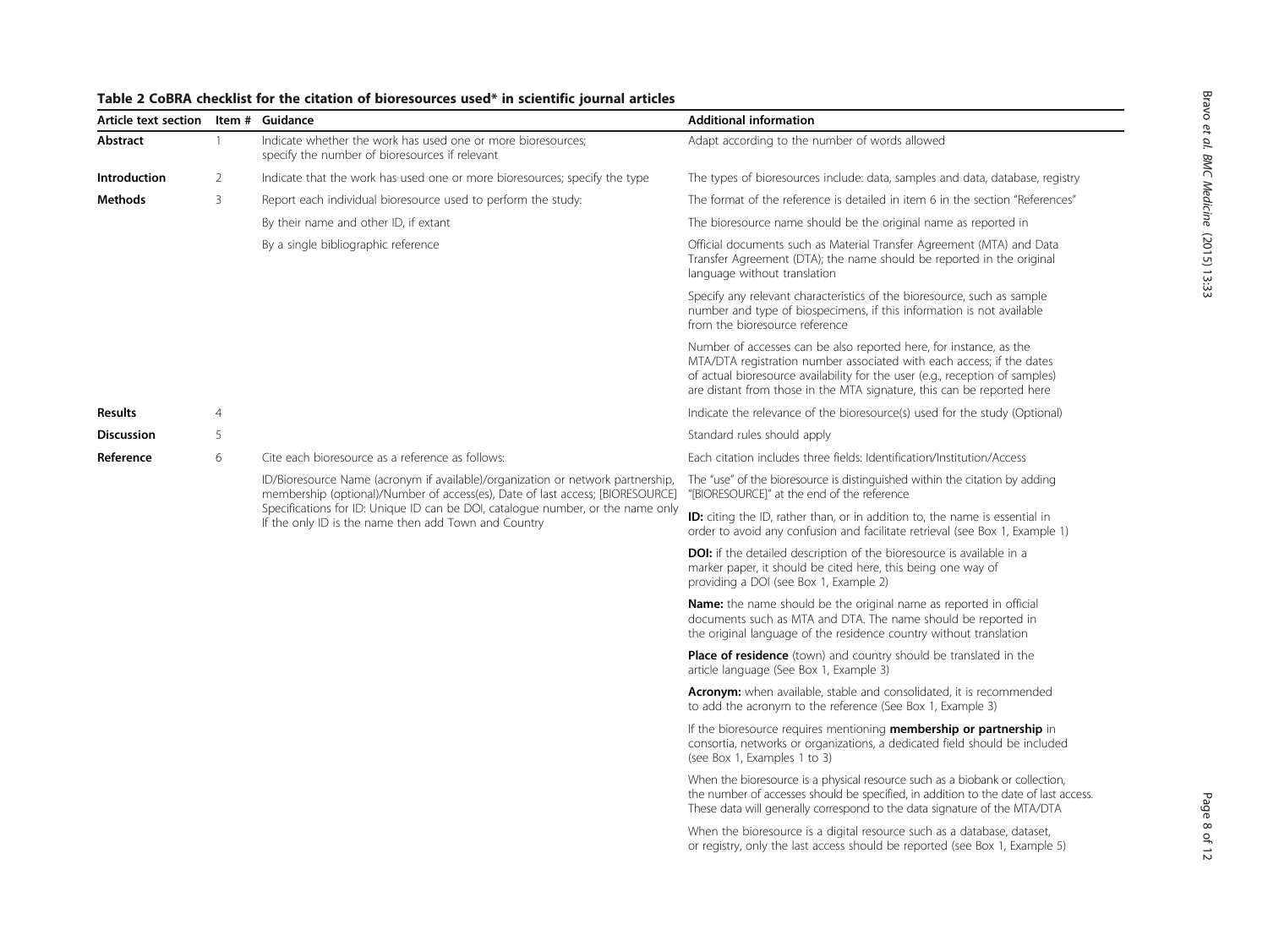# Table 2 CoBRA checklist for the citation of bioresources used\* in scientific journal articles (Continued)

| Authorship                | Standard rules should apply                                       |
|---------------------------|-------------------------------------------------------------------|
|                           | Providing samples or data is not sufficient to justify authorship |
| <b>Acknowledgements 8</b> | Standard rules should apply                                       |

\*In the case of bioresources not used as a source of material for the study, but only referred to, follow the citation format: ID/Bioresource Name (acronym if available)/organization or network partnership, membership (optional) (see Box 1, Example 5).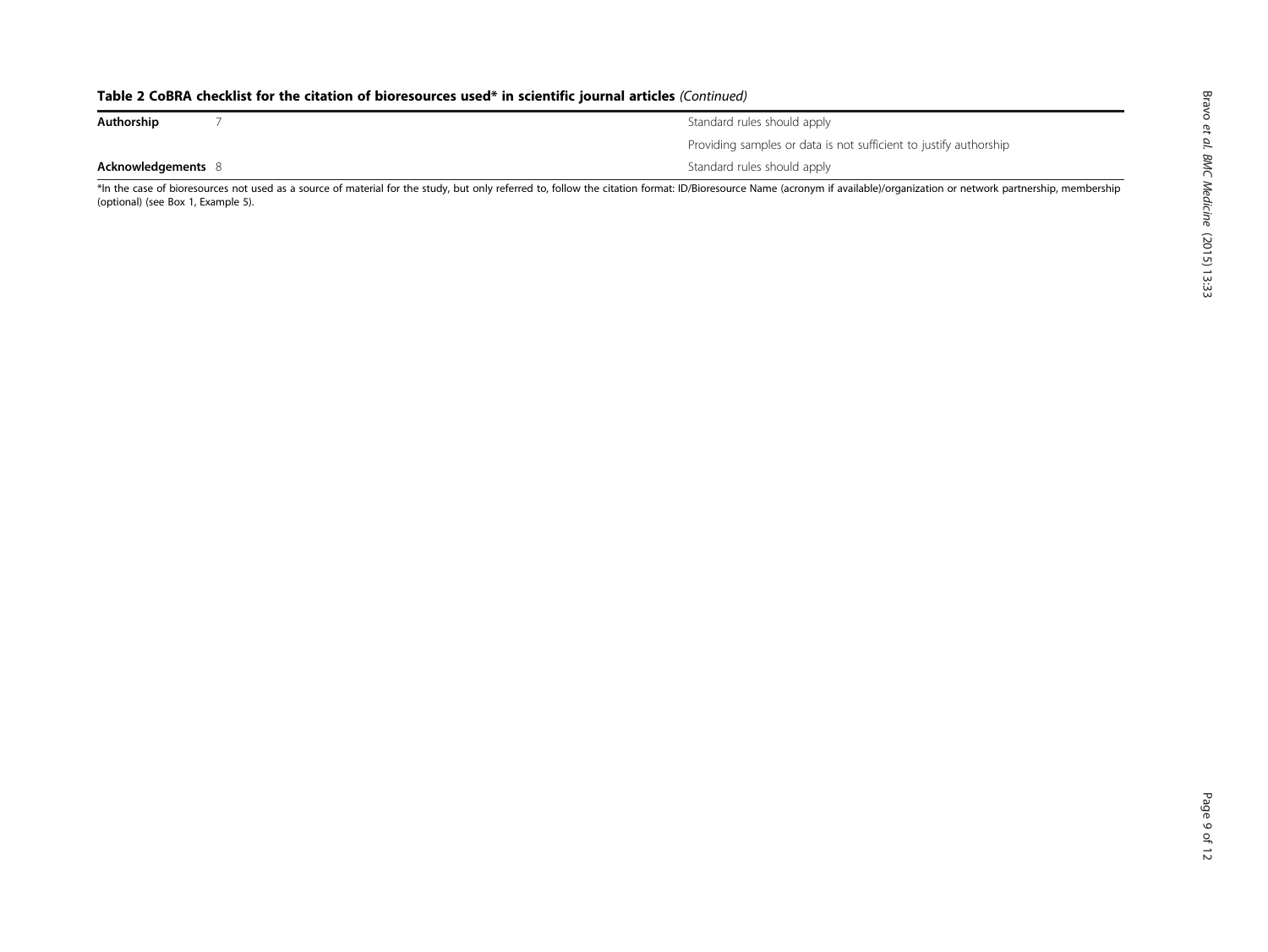| Box 1. Examples of how to cite a bioresource in the references of articles                                                         |  |  |  |
|------------------------------------------------------------------------------------------------------------------------------------|--|--|--|
| - All examples assume that the bioresource was actively used to complete the research ("USE" condition) except Example 5 case 1    |  |  |  |
| - Examples assume that two different accesses to the bioresource occurred, one on March 3, 2013 and one on April 15, 2014.         |  |  |  |
| - Examples 1, 2, and 3 assume that cited bioresources are committed to report their partnership with BBMRI-ERIC.                   |  |  |  |
| - Acronyms will be added only in cases of consolidated use by the biobank.                                                         |  |  |  |
| Example 1: The bioresource has an ID and a consolidated acronym                                                                    |  |  |  |
| Bioresource: Microisolates in South Tyrol Study (MICROS), Bolzano, Italy; ID: BRIF2155.                                            |  |  |  |
| Citation: BRIF2155; Microisolates in South Tyrol Study (MICROS); BBMRI-ERIC; No. Access: 2, Last: April 15, 2014. [BIORESOURCE]    |  |  |  |
| Example 2: The bioresource has been described by a marker paper with a DOI, and has a consolidated acronym                         |  |  |  |
| Bioresource: The Australian Breast Cancer Tissue Bank (ABCTB), Australia.                                                          |  |  |  |
| Citation: Carpenter JE, Marsh D, Mariasegaram M and Clarke CL. The Australian Breast Cancer Tissue Bank (ABCTB). Open Journal      |  |  |  |
| of Bioresources 1:e1; 2014. DOI: http://dx.doi.org/10.5334/ojb.aa; No. Access: 2, Last: April 15, 2014. [BIORESOURCE]              |  |  |  |
| Example 3: The bioresource does not have a DOI, nor an ID                                                                          |  |  |  |
| Bioresource: BioBanca Istituzionale of Naples, Italy.                                                                              |  |  |  |
| Citation: BioBanca Istituzionale (BBI), Naples, Italy; BBMRI-ERIC; No. Access: 2, Last: April 15, 2014. [BIORESOURCE]              |  |  |  |
| Example 4: The bioresource is a database that has been used to realize the research                                                |  |  |  |
| Bioresource: Orphanet.                                                                                                             |  |  |  |
| Citation: Orphanet; Le portail des maladies rares et des médicaments orphelins; Last access: April 15, 2014. [BIORESOURCE]         |  |  |  |
| Example 5: The bioresource has a DOI and has to be cited                                                                           |  |  |  |
| Case 1: <b>NO-USE:</b> Citation for any case but "use" of the bioresource.                                                         |  |  |  |
| Citation: Consuegra I, Jimenez J L, D. The Spanish HIV HGM BioBank (SHIVBB). Biopreservation and Biobanking. 2013, 11(4): 253–254. |  |  |  |
| doi:10.1089/bio.2013.1133.                                                                                                         |  |  |  |
| Case 2: USE: Citation for a bioresource that contributed to the article with biosamples and/or data.                               |  |  |  |
| Citation: Consuegra I, Jimenez J L,D. The Spanish HIV HGM BioBank (SHIVBB). Biopreservation and Biobanking. 2013, 11(4): 253-254.  |  |  |  |
| doi:10.1089/bio.2013.1133; No. Access: 2, Last: April 15, 2014. [BIORESOURCE]                                                      |  |  |  |

biological samples and associated research data has become key to developing scientific knowledge. Consistently and easily citing sources facilitates their recognition and makes their impact measurable, as with traditional manuscript publications. The standardized citation proposed in this guideline allows the efficient retrieval of the bioresources used in journal articles. It is a "ready to use" tool for beginning to measure bioresource impact.

In human health studies, bioresource use is at the base of translational research development. The adoption of standardized bioresource citations and the BRIF initiative (Table [1](#page-3-0)) is in harmony with the needs of public health systems to improve quality and to develop cost affordable indicators of outcomes [\[37](#page-11-0)]. The implementation of a citation schema also has the advantage of not creating any additional cost for researchers and stakeholders. Initiatives such as The Biospecimen Reporting for Improved Study Quality, which are recommendations intended to improve the quality of research in which human biospecimens are used, are very useful [[38](#page-11-0)] and the CoBRA guideline proposed for citations is complementary to them.

The authors expect that the CoBRA guideline will be published in the reporting guidelines of the key website EQUATOR [\[28](#page-10-0)]. In fact, the CoBRA standard is consistent with all of the guidelines currently published in EQUA-TOR and can be used in combination with any of them. For example, a randomized trial involving the use of a bioresource should use the CONSORT guideline [[39](#page-11-0)] in order to decide which information to include about the trial (including trial design, participants, sample size, randomization, and so on) and the CoBRA guideline in order to properly cite the bioresource(s) used according to the standard format.

#### **Conclusions**

Evaluation of bioresource use and impact in research requires accurate citation of such resources in publications. Editors, as gatekeepers of scientific information, and authors as providers of such information, must be proactive in applying CoBRA as a standard citation scheme for bioresources. The use of CoBRA will improve the quality of bioresource reporting and will allow bioresource traceability in scientific publications, encouraging policies of collaboration and sharing. The endorsement and the adoption of the CoBRA guideline by authors, editors, researchers, and bioresource policy stakeholders is the first necessary step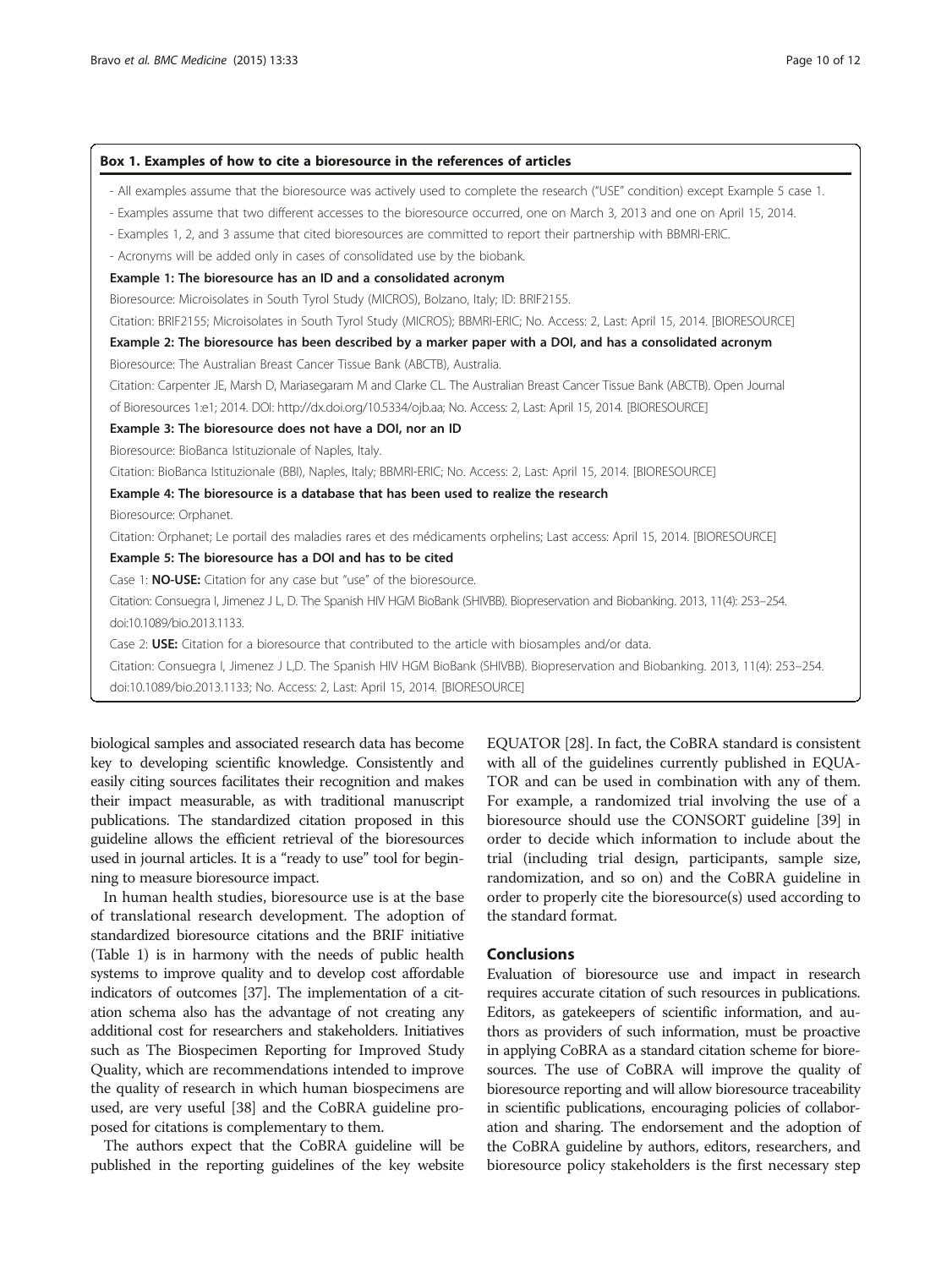#### <span id="page-10-0"></span>to achieve these goals and is essential to enhance transparency in health research.

#### Abbreviations

BBMRI: Biobanking and Biomolecular Resources Research Infrastructure; BRIF: Bioresource research impact factor; CoBRA: Citation of BioResources in journal Articles; COPE: Committee on Publication Ethics; DOI: Digital object identifier; EASE: European Association of Science Editors; EQUATOR: Enhancing the QUAlity and Transparency Of health Research; ERIC: European research infrastructure consortium; ICMJE: International Committee of Medical Journal Editors; ID: Digital identifier.

#### Competing interests

The authors declare that they have no competing interests.

#### Authors' contributions

EB, ACT, and PDC made substantial contributions to conception and design of the reported activities to develop the CoBRA guideline, BRIF, and editorial policy. EB, LM, FN, and AMR drafted the first version of the manuscript. AC processed survey data and checked bibliographic references. All authors substantially contributed to dissemination, writing manuscript sections, participating in meetings, and organizing workshops. All authors helped to revise the manuscript and have approved it in its final form.

#### Acknowledgements

The authors acknowledge the support of the following contracts, partially funded by the European Commission Seventh Framework Programme FP7: BioSHaRE-EU project, grant agreement number 261433, theme FP7-HEALTH-2010-single-stage; CAGEKID project, grant agreement number 241669, theme FP7-HEALTH-2009-two-stage; BBMRI-LPC project, grant agreement number 313010, theme FP7-INFRA-2012-1.1.9. Further support was provided by the French infrastructure BIOBANQUES funded through ANR (Agence Nationale de la Recherche). The authors thank Mogens Thomsen, Inserm UMR1027 for comments to the manuscript, and are grateful to the Italian Ministry of Health (ISS ref. C03) and to the Italian Ministry of Education, University and Research (ISS ref. V16) for the support provided for Italian participation in BBMRI-ERIC.

#### Author details

<sup>1</sup>Department of Hematology, Oncology and Molecular Medicine, Istituto Superiore di Sanità, Viale Regina Elena 299, 00161 Rome, Italy. <sup>2</sup>UMR U 1027, Inserm, Université Toulouse III - Paul Sabatier, 37 allées Jules Guesde F-31000, Toulouse, France.

#### Received: 25 June 2014 Accepted: 2 January 2015 Published online: 17 February 2015

#### References

- 1. Mabile L, Dalgleish R, Thorisson GA, Deschênes M, Hewitt R, Carpenter J, et al. Quantifying the use of bioresources for promoting their sharing in scientific research. Gigascience. 2013;2:7.
- 2. Ross JS, Mulvey GK, Hines EM, Nissen SE, Krumholz HM. Trial publication after registration in ClinicalTrials.Gov: a cross-sectional analysis. PLoS Med. 2009;6:e1000144.
- 3. Wellcome Trust. Sharing research data to improve public health: full joint statement by funders of health research. [http://www.wellcome.ac.uk/About](http://www.wellcome.ac.uk/About-us/Policy/Spotlight-issues/Data-sharing/Public-health-and-epidemiology/WTDV030690.htm)[us/Policy/Spotlight-issues/Data-sharing/Public-health-and-epidemiology/](http://www.wellcome.ac.uk/About-us/Policy/Spotlight-issues/Data-sharing/Public-health-and-epidemiology/WTDV030690.htm) [WTDV030690.htm](http://www.wellcome.ac.uk/About-us/Policy/Spotlight-issues/Data-sharing/Public-health-and-epidemiology/WTDV030690.htm). (Accessed November 15, 2014).
- 4. European Commission. Horizon 2020. The EU framework program for research and innovation.<http://ec.europa.eu/programmes/horizon2020/>. (Accessed November 15, 2014).
- 5. Professor Dickersin's EQUATOR Network lecture. [http://www.equator](http://www.equator-network.org/2013/09/09/annual-lecture-2013-presented-by-prof-kay-dickersin/)[network.org/2013/09/09/annual-lecture-2013-presented-by-prof-kay](http://www.equator-network.org/2013/09/09/annual-lecture-2013-presented-by-prof-kay-dickersin/)[dickersin/.](http://www.equator-network.org/2013/09/09/annual-lecture-2013-presented-by-prof-kay-dickersin/) (Accessed November 15, 2014).
- 6. Canadian network for observational drug effect studies. [http://](http://www.cnodes.ca/) [www.cnodes.ca/.](http://www.cnodes.ca/) (Accessed November 15, 2014).
- 7. ICES.<http://www.ices.on.ca/> (Accessed November 15, 2014)
- Annals of Internal Medicine. [http://annals.org/public/authorsinfo.aspx.](http://annals.org/public/authorsinfo.aspx) (Accessed November 15, 2014).
- 9. Hrynaszkiewicz I, Altman DG. Towards agreement on best practice for publishing raw clinical trial data. Trials. 2009;10:17.
- 10. Ross JS, Lehman R, Gross CP. The importance of clinical trial data sharing: toward more open science. Circ Cardiovasc Qual Outcomes. 2012;5:238–40.
- 11. Kaufmann F, Cambon-Thomsen A. Tracing biological collections: between books and clinical trials. JAMA. 2008;299:2316–8.
- 12. Cambon-Thomsen A, Gudmundur A, Thorisson GA, Mabile L, for the BRIF workshop group. The role of a bioresource research impact factor as an incentive to share human bioresources. Nat Genet. 2011;43:503–4.
- 13. Simeon-Dubach D, Perren A. Better provenance for biobank samples. Nature. 2011;475:454–5.
- 14. De Castro P, Calzolari A, Napolitani F, Rossi AM, Mabile L, Cambon-Thomsen A, et al. Open data sharing in the context of bioresources. Acta Inform Med. 2013;21:291–2.
- 15. Ross JS, Krumholz HM. Ushering in a new era of open science through data sharing: the wall must come down. JAMA. 2013;309:1355–6.
- 16. Lin J, Strasser C. Recommendations for the role of publishers in access to data. PLoS Biol. 2014;12:e1001975.
- 17. He S, Ganzinger M, Hurdle JF, Knaup P. Proposal for a data publication and citation framework when sharing biomedical research resources. Stud Health Technol Inform. 2013;192:1201.
- 18. Bravo E, Cambon-Thomsen A, De Castro P, Mabile L, Napolitani F, Napolitano M, et al. Citation of bioresources in biomedical journals: moving towards standardization for an impact evaluation. European Science Editing. 2013;39:36–8.
- 19. GEN2PHEN. The BRIF initiative. [http://www.gen2phen.org/groups/brif-bio](http://www.gen2phen.org/groups/brif-bio-resource-impact-factor)[resource-impact-factor.](http://www.gen2phen.org/groups/brif-bio-resource-impact-factor) (Accessed November 15, 2014).
- 20. Open Journal of Bioresources. [http://openbioresources.metajnl.com/.](http://openbioresources.metajnl.com/) (Accessed November 15, 2014).
- 21. Public Population Project in Genomics and Society. BRIF BioSHaRE Pilot Study. [www.p3g.org/brif-bioshare-pilot-study.](http://www.p3g.org/brif-bioshare-pilot-study)
- 22. Bioshare.<https://www.bioshare.eu/>.
- 23. Moher D, Schulz KF, Simera I, Altman DG. Guidance for developers of health research reporting guidelines. PLoS Med. 2010;7:e1000217.
- 24. International Committee of Medical Journal Editors. [http://www.icmje.org.](http://www.icmje.org) (Accessed November 15, 2014).
- 25. International Committee of Medical Journal Editors. ICMJE Recommendations. [http://www.icmje.org/about-icmje/faqs/icmje](http://www.icmje.org/about-icmje/faqs/icmje-recommendations/)[recommendations/](http://www.icmje.org/about-icmje/faqs/icmje-recommendations/). (Accessed November 15, 2014).
- 26. EASE Guidelines for Authors and Translators of Scientific Articles to be Published in English. [http://www.ease.org.uk/publications/author-guidelines.](http://www.ease.org.uk/publications/author-guidelines) (Accessed November 15, 2014).
- 27. De Castro P, Napolitani F, Rossi AM, Petrini C, Cambon-Thomsen A, Bravo E. Standardizing citations of research biobanks for a possible evaluation of bioresource research impact factor. 11th EASE General Assembly and Conference. Tallinn, Estonia: Editing in the Digital World; 2012.
- 28. Enhancing the QUAlity and Transparency Of health Research (EQUATOR) network. [http://www.equator-network.org/library/reporting-guidelines](http://www.equator-network.org/library/reporting-guidelines-under-development/#19)[under-development/#19](http://www.equator-network.org/library/reporting-guidelines-under-development/#19). (Accessed November 15, 2014).
- 29. Cambon-Thomsen A, Mabile L, De Castro P, Napolitani F, Rossi AM, Bravo E, et al. BRIF (Bioresource Research Impact Factor). A tool proposed for tracing and promoting the access and use of bioresources in publications. Belgrade, Serbia: Fifth Belgrade International Open Access Conference; 2012. Available from: [http://boac.ceon.rs/public/site/Thomsen.pdf.](http://boac.ceon.rs/public/site/Thomsen.pdf) (Accessed November 15, 2014).
- 30. BRIF Editorial Subgroup. Standardizing bioresources citation in journal articles: the editors point of view workshop highlights and action points. Rome meeting report. [http://www.equator-network.org/wp-content/](http://www.equator-network.org/wp-content/uploads/2009/02/BRIF-guidelines-ROME-WORKSHOP-REPORT.pdf) [uploads/2009/02/BRIF-guidelines-ROME-WORKSHOP-REPORT.pdf.](http://www.equator-network.org/wp-content/uploads/2009/02/BRIF-guidelines-ROME-WORKSHOP-REPORT.pdf) (Accessed November 15, 2014).
- 31. Biopreservation and Biobanking. [[http://www.liebertpub.com/bio\]](http://www.liebertpub.com/bio) (Accessed November 15, 2014).
- 32. CrossRef. [[http://www.crossref.org\]](http://www.crossref.org/) (Accessed November 15, 2014)
- 33. Cambon-Thomsen A, De Castro P, Napolitani F, Rossi AM, Calzolari A, Mabile L, et al. Standardizing bioresources citation in scientific publications. Chicago, USA: International Congress on Peer Review and Biomedical Publication; 2013.
- 34. European Commission. Council Regulation (EC) No 723/2009 of 25 June 2009 on the Community legal framework for a European Research Infrastructure Consortium (ERIC). Off J Europ Union L 206/1 EN 8.8.2009. [http://ec.europa.eu/research/infrastructures/pdf/council\\_regulation\\_eric.pdf](http://ec.europa.eu/research/infrastructures/pdf/council_regulation_eric.pdf).
- 35. Biobanking and Biomolecular resources Research Infrastructure. [[http://bbmri-eric.eu/\]](http://bbmri-eric.eu/) (Accessed November 15, 2014).